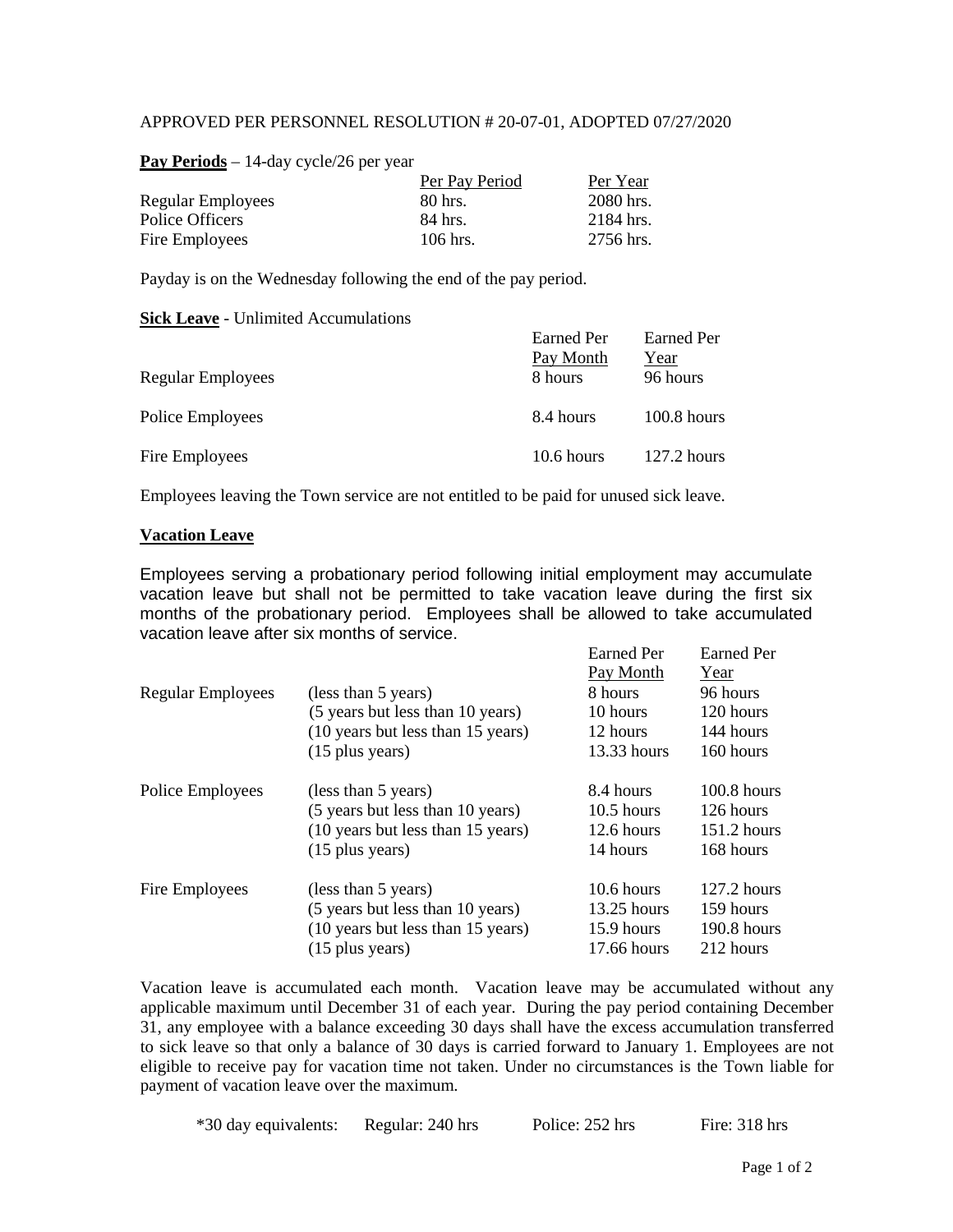#### **Probationary Period**

All new employees serve a probationary period as follows:

Regular Employees 6 months

Police Employees 12 months

Fire Employees 12 months

Employees accumulate, but may not use, vacation leave during the first six months of the probationary period.

#### **Holidays – 12 annually**

New Years Day Martin Luther King Jr Birthday Good Friday Memorial Day Independence Day Labor Day Veterans Day Thanksgiving Thursday & Friday Christmas Day (3 days)

In order to receive a paid holiday, an employee must be on paid status before and after the holiday.

\*Holiday equivalents: Regular: 8 hrs Police: 8.4 hrs Fire: 10.6 hrs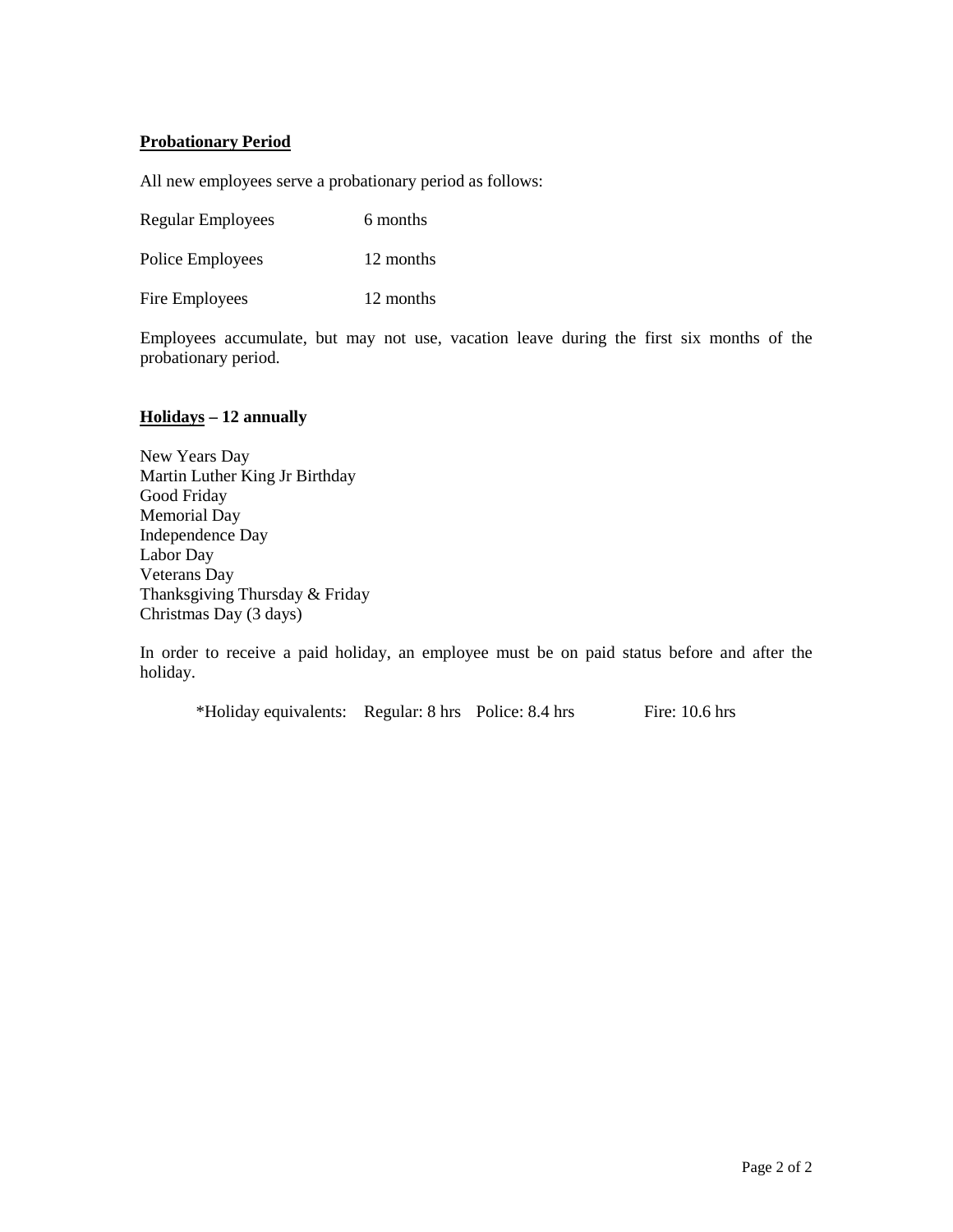## **TOWN OF ATLANTIC BEACH EMPLOYEE BENEFITS**

### **MEDICAL INSURANCE**

## MONTHLY NCLM MEDCOST MEDICAL / VSP VISION RATES

Individual Emp + Children

 $$0*$  \$494

Employee portion paid by the Town at \$640/month.

Effective July 1, 2015, spousal coverage options were discontinued.

# PLAN HIGHLIGHTS

Copay – \$20 Primary Care Physician / \$40 Specialist Urgent Care Centers – \$40 copay Emergency Room – \$250 copay, waived if admitted Inpatient Hospital Services – 80% after deductible

Deductible – \$2,000 Individual / \$4,000 Family Out-of-Pocket Maximum – \$4,000 Individual / \$6,000 Family Lifetime Benefit Maximum – Unlimited

Prescriptions  $-$  \$10/40/55 (specialty meds: \$50 or 25% up to \$100 max)

VPS Premier Plus Vision – \$160 reimbursement for lenses/frames/contacts

## **DENTAL COVERAGE**

The Town provides a self-insured dental plan to full-time employees and their family with a fiscal year benefit of \$1,000 (July 1 to June 30) for dental services rendered at a dental facility. Employee must pay for dental service and attach a statement **showing date of office visit, patient's name, total cost of services rendered, and date/amount paid** to dental claim form in order to be reimbursed. All dental reimbursement forms shall be delivered to the Personnel Officer in a sealed envelope to maintain confidentiality. Benefits are paid as follows:

First \$200.00 spent is reimbursed @  $100\% = $ 200.00$ Next \$1000.00 spent is reimbursed  $\omega$  80% = \$ 800.00 \$ 1000.00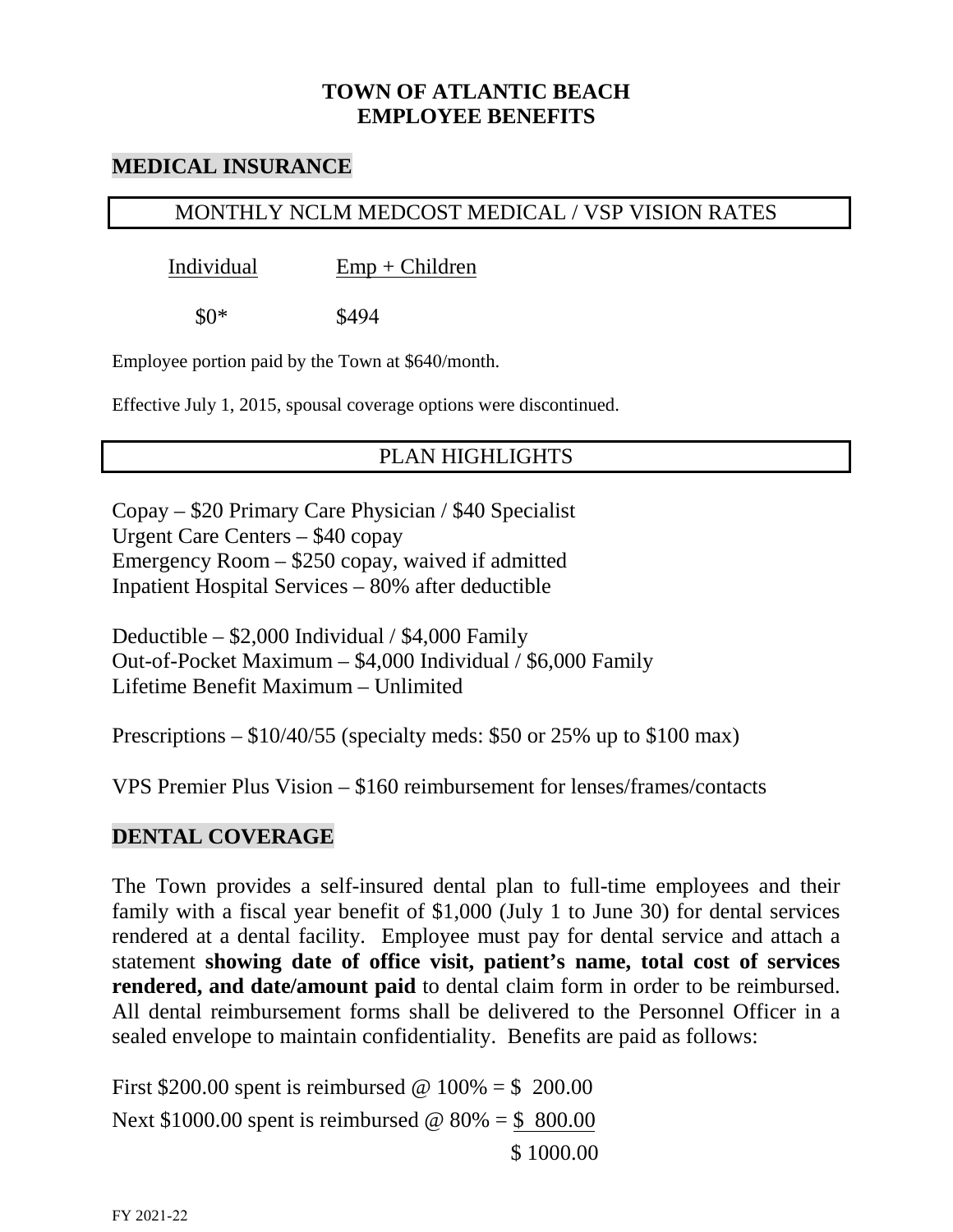## **SUPPLEMENTAL/DEPENDENT LIFE COVERAGE** AVAILABLE THROUGH PAYROLL DEDUCTIONS

### **SUPPLEMENTAL LIFE INSURANCE**

- ♦ 40% participation or must have evidence of insurability
- ♦ No disability premium waver
- ♦ \$10,000 increments up to \$100,000 maximum. After initial enrollment, any increase greater than \$10,000 will require evidence of insurability.
- ♦ Terminates at retirement (conversion option available) unless employer provides retiree life benefits.
- ♦ Benefits reduce at ages 65, 70 and 75 (see benefit booklet)
- ♦ Premium Based on Age

| $\mathbf{AGE}$ | \$ per 1000 |
|----------------|-------------|
| Less than 35   | 0.10        |
| $35 - 39$      | 0.13        |
| $40 - 44$      | 0.20        |
| $45 - 49$      | 0.34        |
| $50 - 54$      | 0.54        |
| $55 - 59$      | 0.87        |
| $60 - 64$      | 1.31        |
| $65 - 69$      | 1.97        |
| $70 - 74$      | 3.72        |
| $75 - 79$      | 6.00        |
| $80 - 85$      | 9.28        |
|                |             |

♦ Supplemental Life Insurance Reductions

At age 65 by 35% of the pre-65 amount,

At age 70 by an additional 20% of the pre-65 amount,

At age 75 with a final additional reduction of 15% of the pre-65 amount.

### **DEPENDENT LIFE INSURANCE**

- ♦ Coverage available on all eligible dependents.
- ♦ Amount of coverage depends on the age of the dependent.
- ♦ Plan available is titled Plan B and is **\$1.06 per month**.

#### **Spouse:** \$2,500

#### **Unmarried Child(ren) age:**

| 14 days but less than 6 months           | \$250   |
|------------------------------------------|---------|
| 6 months but less than 2 years           | \$500   |
| 2 years but less than 3 years            | \$1,000 |
| 3 years but less than 4 years            | \$1,500 |
| 4 years but less than 5 years            | \$2,000 |
| 5 years but less than $19*$ years        | \$2,500 |
| *Age 19 through 26 if full-time student. |         |